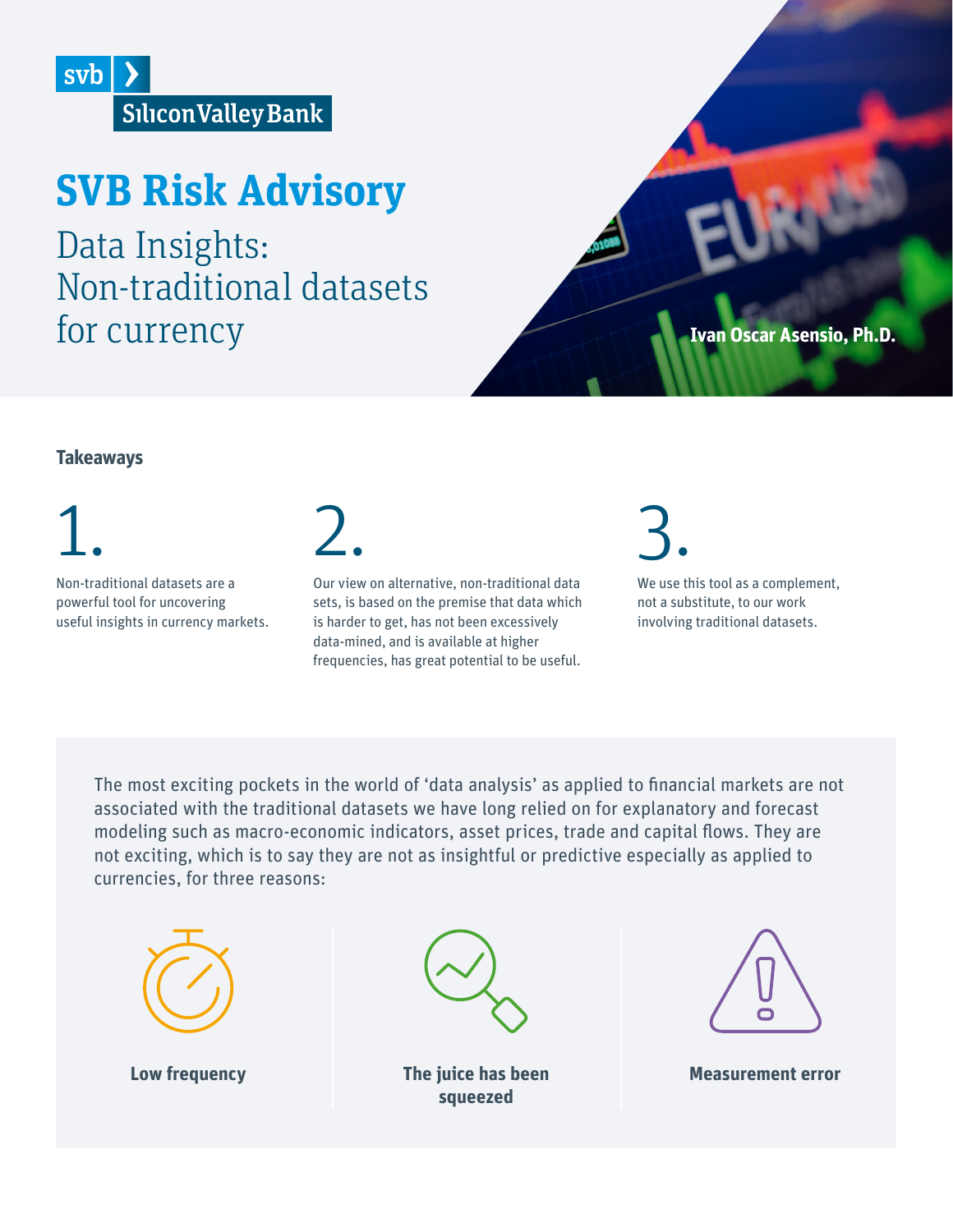



### **Low Frequency**

Low frequency data refers to time-series data collected at infrequent, but generally regular, intervals. US GDP output, for instance, is reported quarterly, while, US inflation is a monthly number. The potential to gain insights from just 4 or 12 data points a year is limited, especially if the target variable trades 24 hours a day, nearly 7 days a week.



# **The juice has been squeezed**

Traditional datasets have been data-mined to death by academics, algorithms, and artificial intelligence mandates, and so their 'predictive' power has been exhausted for the most part. One way to validate this, on a de facto basis, is by tracking the performance of professional currency managers on delivering alpha, excess return over market returns, from active management. BarclayHedge, purveyor of financial market data and indices, formerly published an index<sup>1</sup> which was meant to be representative of the collective performance of those who trade currencies for profit. The index units are arbitrary, it is the relative change that is informative. The general rise in the index over the decade ending in 2015 illustrates the collective growth of profits for the sector as a whole. Fortunes, however, clearly reversed after 2015<sup>2</sup>. In fact, the index itself was discontinued in 2019, likely a function of the deterioration and disinterest in the space from professional money managers.





#### **Measurement error**

Measurement and reporting of macro-economic data is an involved process requiring meticulous attention to detail and efforts of many. Yet, measurement error is inevitable, and many times it can persist for years. It arises over time due to changes in the economic interactions of agents, technologies, and/or individual tastes, preferences, and behaviors.

For example, the United States started publishing the Consumer Price Index about 100 years ago to serve as the country's leading measure of inflation. Since then, there have been only a handful of revisions to the method of calculation, the last one was done in the 1970's. Yet, the way Americans live, how and on what they spend their money on what has certainly changed since then such that inflation, as reported, may not accurately reflect what individuals and business are experiencing. Residents of major metropolitan areas, for instance, have been told that inflation is running 'below' Fed expectations for most of the last decade. However, the cost of housing, along with many expenses associated with housing, have been rising at a rate is 2 to 3 times faster. Inflation is being under-reported, according to persons living in major metropolitan areas, and by many measures. However, making a change is to the method of calculation is generally a prohibitively involved and costly process so we continue to use what we have.



1 https://portal.barclayhedge.com/cgi-bin/indices/displayHfIndex. cgi?indexCat=Barclay-Investable-Benchmarks&indexName=BTOP-FX-Index#:~:text=About%20the%20BTOP%20FX%20Index,approach%20 in%20selecting%20its%20constituents.

<sup>2</sup> A fall in the index constitutes an investment loss.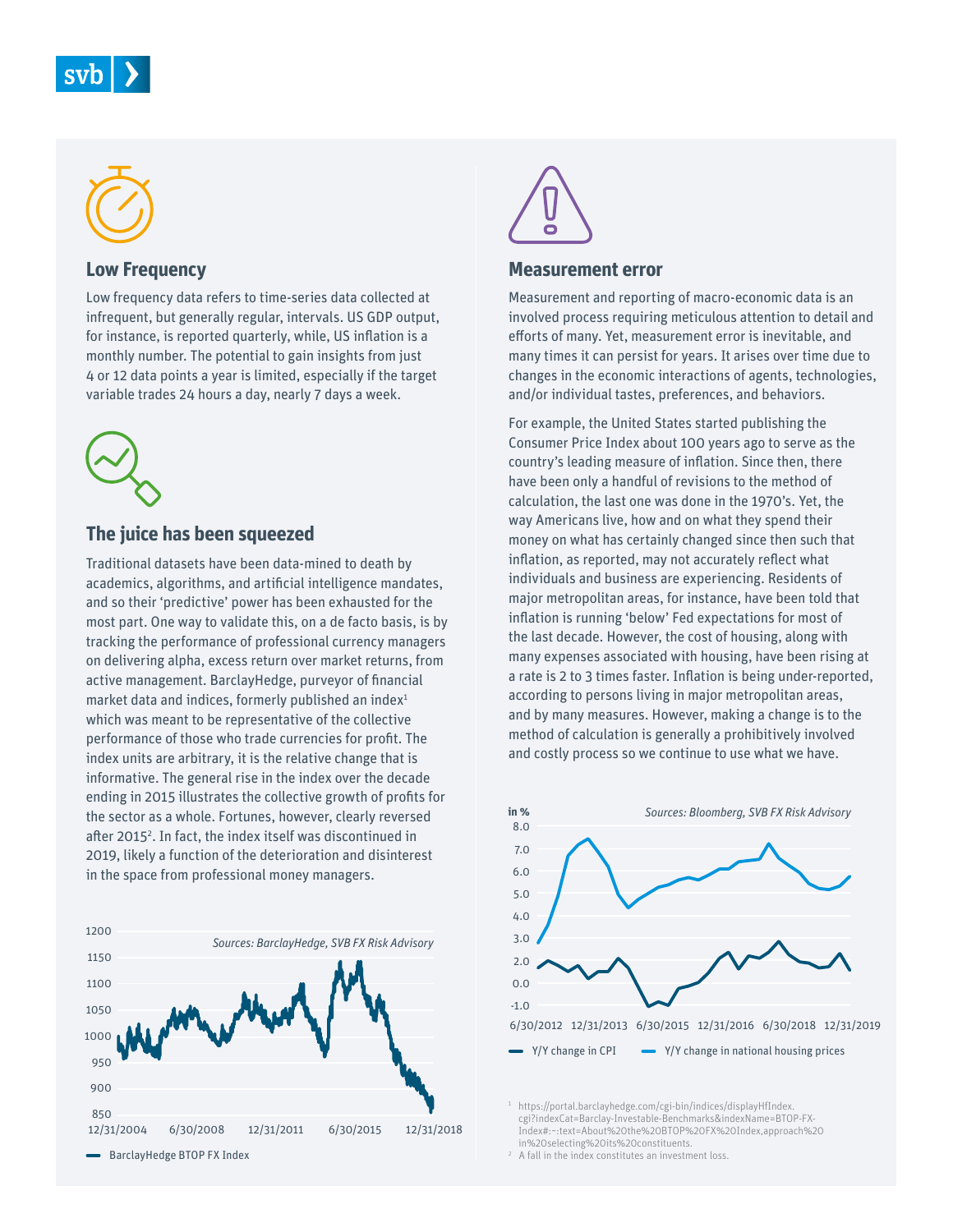

# **A fresh perspective**

Our focus on **alternative**, **non-traditional data sets**, is based on the premise that data which is harder to get, has not been excessively data-mined, is available at higher frequencies, has a greater potential to be insightful and useful.

#### *Example 1*

PRODCO, an analytics company that focuses on tracking solutions, publishes an index that electronically tracks retail traffic in North America (ticker: RTRFIWOW). This index can serve as a suitable proxy for economy re-opening efforts following the COVID-19 outbreak. Retail traffic has risen as shelter-in-place orders have been lifted. Along these lines, asset prices have also recovered as the economy has started to open up.

The chart below validates this link between retail foot traffic (a proxy for economy re-opening) and asset prices. We track the evolution of the index against a US retail exchange-traded fund (ticker: XRT) and the Mexican peso to US dollar exchange rate, generally considered a barometer of risk appetite for FX markets. The Mexican peso was one of the weakest currencies versus the US dollar following the COVID-19 shelter-in-place order. As the economies globally have started to re-open, the currency has recovered. In fact, the Mexican peso was the strongest of all majorly traded currencies for the month of May. The timing of the recovery came shortly after the sharp trend reversal in foot traffic. US-based SVB clients with peso expenses may be well-served taking action to prevent further price increases.

#### *How to use this*

Retail foot traffic data may not change much from one week to the next during 'normal' conditions. However, during stressed times, peaks, valleys, and trend reversals for this data may provide useful insights for the recovery of asset prices especially as we navigate the COVID-19 reality. In fact, as evident from the chart above, the retail traffic data has served as a 'leading indicator', as it bottomed out well before the asset prices. A resurgence of COVID-19 cases would immediately curtail retail foot traffic, and potentially signaling what is to come for investor risk appetite and for high-beta currencies such as the peso.



#### *Example 2*

Chart below tracks Google search interest for the euro in the US (any search involving the euro done by a US IP address) along with the euro to US dollar exchange rate. Google search interest units (left axis in dark blue) are expressed in relative terms according to a scale from 1-100; 100 is peak interest, while 0 is no interest.